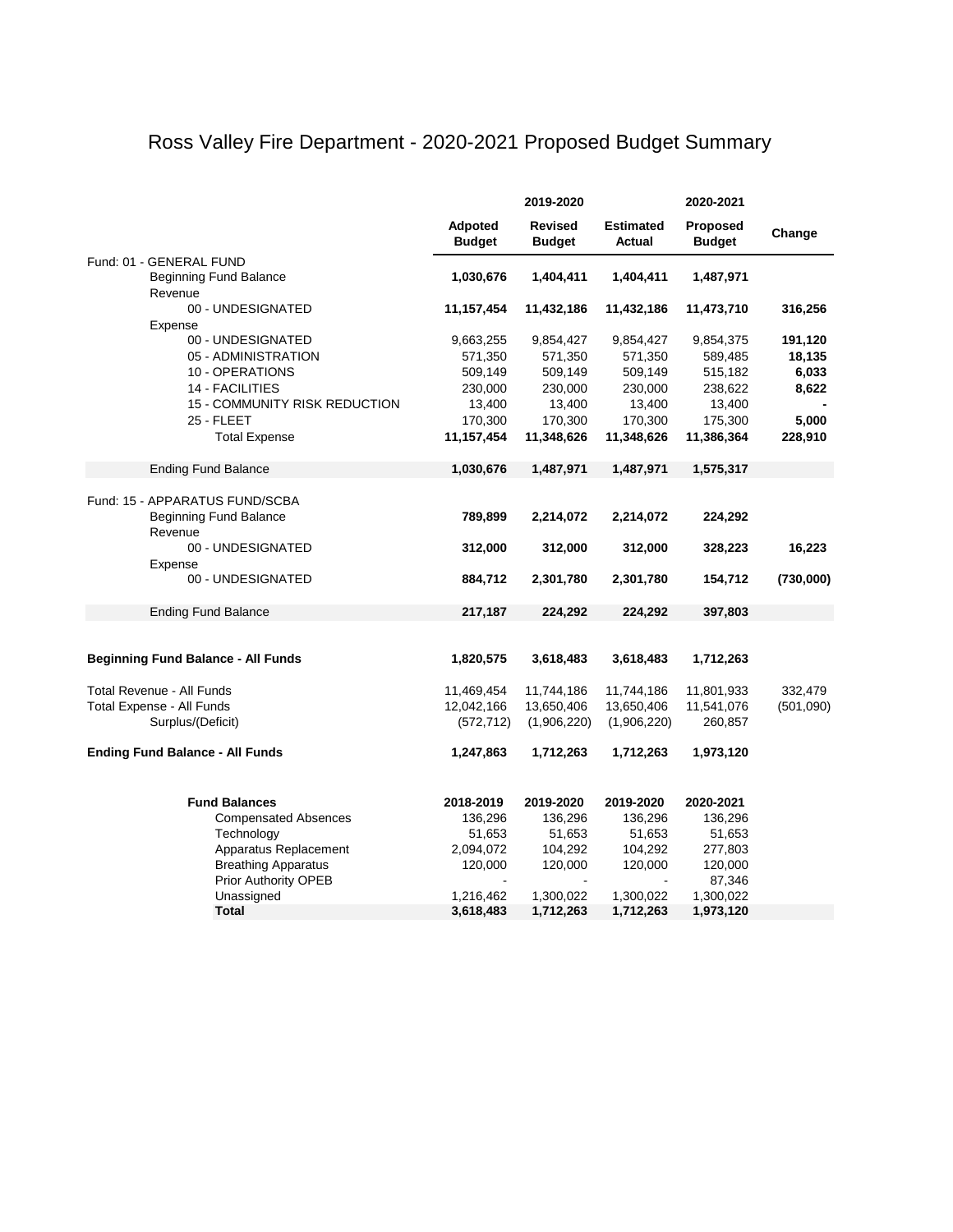# Ross Valley Fire Department - 2020-2021 Proposed Budget

|                                  |                                                                        |                          | 2019-2020                       |                            | 2020-2021                        |                     |
|----------------------------------|------------------------------------------------------------------------|--------------------------|---------------------------------|----------------------------|----------------------------------|---------------------|
|                                  |                                                                        | Adpoted<br><b>Budget</b> | <b>Revised</b><br><b>Budget</b> | <b>Estimated</b><br>Actual | <b>Proposed</b><br><b>Budget</b> | Change              |
| Fund: 01 - GENERAL FUND          |                                                                        |                          |                                 |                            |                                  |                     |
| Revenue                          |                                                                        |                          |                                 |                            |                                  |                     |
|                                  | Department: 00 - UNDESIGNATED                                          |                          |                                 |                            |                                  |                     |
| 01.00.47501.00                   | <b>FAIRFAX</b>                                                         | 2,046,152                | 2,046,152                       | 2,046,152                  | 2,102,866                        | 56,714              |
| 01.00.47502.00                   | <b>ROSS</b>                                                            | 2,052,299                | 2,052,299                       | 2,052,299                  | 2,082,551                        | 30,252              |
| 01.00.47503.00                   | <b>SAN ANSELMO</b>                                                     | 3,559,251                | 3,559,251                       | 3,559,251                  | 3,657,921                        | 98,670              |
| 01.00.47504.00                   | <b>SLEEPY HOLLOW</b>                                                   | 1,124,067                | 1,124,067                       | 1,124,067                  | 1,155,224                        | 31,157              |
| 01.00.47507.00                   | PRIOR AUTHORITY RETIREE HEALTH                                         | 176,994                  | 176,994                         | 176,994                    | 94,959                           | (82,035)            |
| 01.00.47508.00                   | PRIOR AUTHORITY MERA BOND                                              | 38,198                   | 38,198                          | 38,198                     | 34,243                           | (3,955)             |
| 01.00.47510.00                   | PRIOR AUTHORITY RETIREMENT                                             | 812,129                  | 812,129                         | 812,129                    | 942,527                          | 130,398             |
| 01.00.49504.00                   | RVPA REIMBURSEMENT MEDIC PROGRAM                                       | 232,394                  | 250,623                         | 250,623                    | 258,142                          | 25,748              |
| 01.00.49501.00                   | <b>COUNTY OF MARIN</b>                                                 | 211,685                  | 211,685                         | 211,685                    | 224,012                          | 12,327              |
| 01.00.49502.00                   | OES REIMBURSEMENT OUT OF COUNTY                                        |                          | 193,003                         | 193,003                    |                                  |                     |
| 01.00.49506.00                   | RVPA RENTAL                                                            | 30,295                   | 30,295                          | 30,295                     | 31,052                           | 757                 |
| 01.00.49507.00                   | <b>LAIF INTEREST</b>                                                   | 7,000                    | 12,000                          | 12,000                     | 7,000                            |                     |
| 01.00.49509.00                   | RVPA EMS TRAINING/SUPPLY REIMB.<br><b>PLAN CHECKING FEES</b>           | 47,290                   | 47,290<br>245,000               | 47,290                     | 47,290                           |                     |
| 01.00.49510.00<br>01.00.49511.00 | <b>RE-SALE INSPECTION FEES</b>                                         | 245,000<br>44,000        | 44,000                          | 245,000<br>44,000          | 245,000<br>44,000                |                     |
| 01.00.49512.00                   | <b>MISCELLANEOUS INCOME</b>                                            | 2,500                    | 7,000                           | 7,000                      | 2,500                            |                     |
| 01.00.49513.00                   | <b>WORKERS COMP REIMBURSEMENT</b>                                      |                          | 54,000                          | 54,000                     |                                  |                     |
| 01.00.49516.00                   | <b>GRANT/DONATIONS</b>                                                 |                          |                                 |                            |                                  |                     |
| 01.00.49517.00                   | DISASTER COORDINATOR REIMBURSEMENT                                     | 134,500                  | 134,500                         | 134,500                    | 134,500                          |                     |
| 01.00.49523.00                   | APPARATUS REPLACEMENT                                                  | 312,000                  | 312,000                         | 312,000                    | 328,223                          | 16,223              |
| 01.00.49524.00                   | <b>TECHNOLOGY FEES</b>                                                 | 21,700                   | 21,700                          | 21,700                     | 21,700                           |                     |
| 01.00.49525.00                   | <b>TRAINING REIMBURSEMENT</b>                                          |                          |                                 |                            |                                  |                     |
| 01.00.49526.18                   | STATION MAINT REVENUE #18                                              | 15,000                   | 15,000                          | 15,000                     | 15,000                           |                     |
| 01.00.49526.19                   | STATION MAINT REVENUE #19                                              | 15,000                   | 15,000                          | 15,000                     | 15,000                           |                     |
| 01.00.49526.20                   | STATION MAINT REVENUE #20                                              | 15,000                   | 15,000                          | 15,000                     | 15,000                           |                     |
| 01.00.49526.21                   | STATION MAINT REVENUE #21                                              | 15,000                   | 15,000                          | 15,000                     | 15,000                           |                     |
|                                  | <b>Total Revenue</b>                                                   | 11,157,454               | 11,432,186                      | 11,432,186                 | 11,473,710                       | 316,256             |
| <b>Expense</b>                   |                                                                        |                          |                                 |                            |                                  |                     |
|                                  | Department: 00 - UNDESIGNATED                                          |                          |                                 |                            |                                  |                     |
| 01.00.60000.00                   | <b>REGULAR SALARIES</b>                                                | 4,030,350                | 4,069,160                       | 4,069,160                  | 4,172,768                        | 142,418             |
| 01.00.60010.00                   | TEMPORARY HIRE                                                         | 15,450                   | 15,450                          | 15,450                     | 15,914                           | 464                 |
| 01.00.60020.00                   | <b>MINIMUM STAFFING</b>                                                | 700,400                  | 700,400                         | 700,400                    | 721,412                          | 21,012              |
| 01.00.60021.00                   | <b>HOURLY OVERTIME</b>                                                 | 85,490                   | 85,490                          | 85,490                     | 88,055                           | 2,565               |
| 01.00.60024.00                   | SHIFT DIFFERENTIAL OT                                                  | 20,600                   | 20,600                          | 20,600                     | 21,218                           | 618                 |
| 01.00.60025.00                   | OT OES RESPONSE                                                        |                          | 139,372                         | 139,372                    |                                  |                     |
| 01.00.60026.00                   | OT TRAINING                                                            | 45,700                   | 45,700                          | 45,700                     | 54,000                           | 8,300               |
| 01.00.60027.00                   | <b>HOLIDAY</b>                                                         | 189,460                  | 191,320                         | 191,320                    | 195,891                          | 6,431               |
| 01.00.60028.00                   | PARAMEDIC TRAINING OVERTIME                                            | 22,000                   | 22,000                          | 22,000                     | 22,660                           | 660                 |
| 01.00.60029.00                   | FLSA O/T                                                               | 109,507                  | 110,547                         | 110,547                    | 95,587                           | (13,920)            |
| 01.00.60030.00                   | S/L BUY BACK                                                           | 4,000                    | 4,000                           | 4,000                      | 4,000                            |                     |
| 01.00.60035.00                   | RETIRED S/L COMPENSATION                                               | 50,000                   | 50,000                          | 50,000                     | 50,000                           |                     |
| 01.00.60039.00                   | <b>EXECUTIVE OFFICER</b>                                               | 3,600                    | 3,600                           | 3,600                      | 3,600                            |                     |
| 01.00.60040.00                   | <b>BOARD MEMBER STIPEND</b>                                            | 8,000                    | 8,000                           | 8,000                      | 8,000                            |                     |
| 01.00.60100.00                   | RETIREMENT                                                             | 1,663,029                | 1,671,259                       | 1,671,259                  | 1,890,706                        | 227,677             |
| 01.00.60200.00                   | CAFETERIA HEALTH PLAN                                                  | 759,014<br>23,557        | 759,014                         | 759,014                    | 793,674                          | 34,660              |
| 01.00.60210.00<br>01.00.60215.00 | RETIREE HEALTH SAVINGS MATCH<br><b>WORKERS' COMPENSATION INSURANCE</b> | 568,510                  | 23,727<br>568,510               | 23,727<br>568,510          | 23,386<br>430,000                | (171)<br>(138, 510) |
| 01.00.60220.00                   | <b>PAYROLL TAXES</b>                                                   | 80,170                   | 80,790                          | 80,790                     | 82,624                           | 2,454               |
| 01.00.60221.00                   | <b>HOUSING ALLOWANCE</b>                                               | 45,600                   | 45,600                          | 45,600                     | 44,400                           | (1,200)             |
| 01.00.60223.00                   | UNIFORM REIMBURSEMENT                                                  | 25,200                   | 25,200                          | 25,200                     | 24,120                           | (1,080)             |
| 01.00.60225.00                   | EDUCATION REIMBURSEMENT                                                | 108,744                  | 109,814                         | 109,814                    | 108,944                          | 200                 |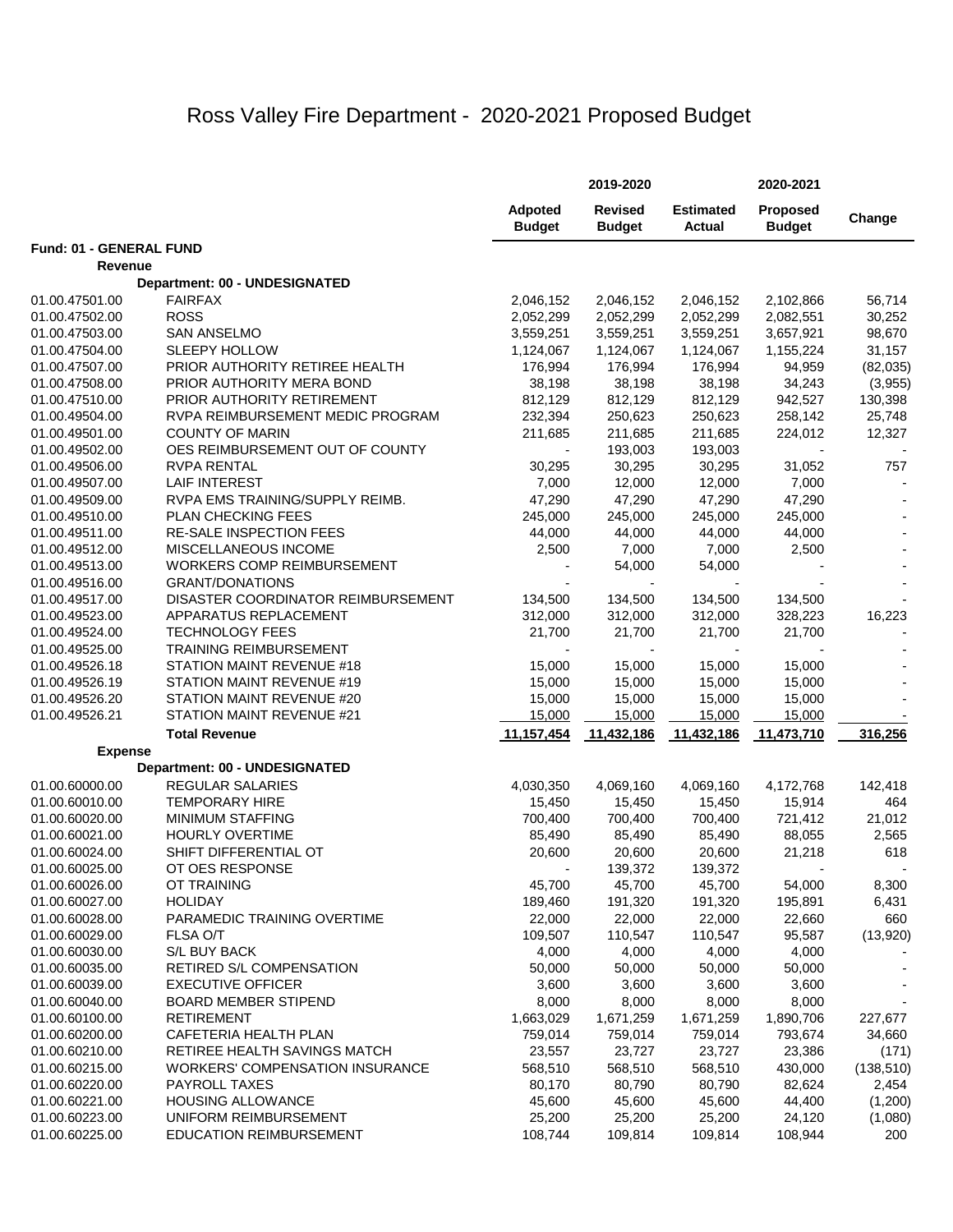# Ross Valley Fire Department - 2020-2021 Proposed Budget

|                                  |                                                    |                                 | 2019-2020                       |                                   | 2020-2021                        |                  |
|----------------------------------|----------------------------------------------------|---------------------------------|---------------------------------|-----------------------------------|----------------------------------|------------------|
|                                  |                                                    | <b>Adpoted</b><br><b>Budget</b> | <b>Revised</b><br><b>Budget</b> | <b>Estimated</b><br><b>Actual</b> | <b>Proposed</b><br><b>Budget</b> | Change           |
| 01.00.60231.00                   | RETIREES' HEALTH INSURANCE                         | 750,115                         | 750,115                         | 750,115                           | 631,593                          | (118, 522)       |
| 01.00.61115.00                   | <b>LIABILITY INSURANCE</b>                         | 27,759                          | 27,759                          | 27,759                            | 28,600                           | 841              |
| 01.00.62999.00                   | <b>CONTINGENCY</b>                                 | 15,000                          | 15,000                          | 15,000                            | 15,000                           |                  |
| 01.00.67099.00                   | TRANSFERS OUT - APPARATUS                          | 312,000                         | 312,000                         | 312,000                           | 328,223                          | 16,223           |
| <b>Total Undesignated</b>        |                                                    | 9,663,255                       | 9,854,427                       | 9,854,427                         | 9,854,375                        | 191,120          |
|                                  | Department: 05 - ADMINISTRATION                    |                                 |                                 |                                   |                                  |                  |
| 01.05.61103.00                   | <b>AUDIT &amp; BOOKKEEPING SERVICES</b>            | 23,500                          | 23,500                          | 23,500                            | 24,205                           | 705              |
| 01.05.61105.00                   | OTHER CONTRACT SERVICES                            | 50,800                          | 50,800                          | 50,800                            | 50,800                           |                  |
| 01.05.61106.00                   | <b>CONTRACT SERVICES - MCFD</b>                    | 309,000                         | 309,000                         | 309,000                           | 318,270                          | 9,270            |
| 01.05.61107.00                   | ATTORNEY/LEGAL FEES                                | 10,300                          | 10,300                          | 10,300                            | 10,610                           | 310              |
| 01.05.61112.00                   | PERS ADMINISTRATIVE FEE                            | 2,900                           | 2,900                           | 2,900                             | 2,900                            |                  |
| 01.05.61120.00                   | CONTRACT SERVICES-SAN ANSELMO                      | 82,400                          | 82,400                          | 82,400                            | 84,900                           | 2,500            |
| 01.05.61121.00                   | COMPUTER SOFTWARE/SUPPORT                          | 25,750                          | 25,750                          | 25,750                            | 25,750                           |                  |
| 01.05.61122.00                   | WEB PAGE DESIGN AND MAINTENANCE                    | 8,200                           | 8,200                           | 8,200                             | 8,200                            |                  |
| 01.05.61127.00                   | <b>HEALTH AND WELLNESS</b>                         | 25,000                          | 25,000                          | 25,000                            | 25,000                           |                  |
| 01.05.61129.00                   | <b>HIRING EXPENSES</b>                             | 12,000                          | 12,000                          | 12,000                            | 12,000                           |                  |
| 01.05.61300.00                   | PUBLICATIONS AND DUES                              | 4,000                           | 4,000                           | 4,000                             | 9,300                            | 5,300            |
| 01.05.62000.00                   | OFFICE SUPPLIES                                    | 4,500                           | 4,500                           | 4,500                             | 4,500                            |                  |
| 01.05.62003.00                   | <b>POSTAGE</b>                                     | 1,000                           | 1,000                           | 1,000                             | 1,050                            | 50               |
| 01.05.62200.00                   | <b>GENERAL DEPARTMENT SUPPLIES</b>                 | 12,000                          | 12,000                          | 12,000                            | 12,000                           |                  |
| <b>Total Administration</b>      |                                                    | 571,350                         | 571,350                         | 571,350                           | 589,485                          | 18,135           |
|                                  | <b>Department: 10 - OPERATIONS</b>                 |                                 |                                 |                                   |                                  |                  |
| 01.10.60060.01                   | <b>VOLUNTEER SHIFT PAY/DRILLS</b>                  | 17,000                          | 17,000                          | 17,000                            | 17,000                           |                  |
| 01.10.60064.01                   | <b>VOLUNTEER LENGTH OF SERVICE</b>                 | 4,100                           | 4,100                           | 4,100                             | 4,100                            |                  |
| 01.10.60065.02                   | <b>EXPLORER POST</b>                               | 16,000                          | 16,000                          | 16,000                            | 9,000                            |                  |
| 01.10.60220.01                   | PAYROLL TAXES                                      | 2,700                           | 2,700                           | 2,700                             | 2,800                            | (7,000)<br>100   |
| 01.10.61000.00                   | TRAINING AND EDUCATION                             | 40,000                          | 40,000                          | 40,000                            | 40,000                           |                  |
|                                  | <b>DISPATCH</b>                                    |                                 |                                 |                                   |                                  |                  |
| 01.10.61100.00<br>01.10.61101.00 | <b>RADIO REPAIR</b>                                | 183,404<br>5,000                | 183,404<br>5,000                | 183,404<br>5,000                  | 186,500<br>5,000                 | 3,096            |
|                                  | HAZARDOUS MATERIAL REMOVAL                         |                                 |                                 |                                   |                                  |                  |
| 01.10.61102.00<br>01.10.61108.00 | HAZARDOUS MATERIAL CONTRACT                        | 1,000<br>9,200                  | 1,000<br>9,200                  | 1,000<br>9,200                    | 1,000<br>9,200                   |                  |
|                                  | <b>MERA OPERATING EXPENSE</b>                      |                                 |                                 |                                   |                                  |                  |
| 01.10.61110.00<br>01.10.61402.00 | <b>HYDRANT MAINTENANCE</b>                         | 42,747<br>2,000                 | 42,747<br>2,000                 | 42,747<br>2,000                   | 48,919                           | 6,172<br>(2,000) |
| 01.10.61410.00                   | <b>EQUIPMENT MAINTENANCE</b>                       |                                 |                                 |                                   |                                  |                  |
| 01.10.61901.00                   | DISASTER COORDINATION                              | 10,900                          | 10,900                          | 10,900                            | 10,900<br>3,500                  | 3,500            |
|                                  | <b>EMERGENCY RESPONSE SUPPLIES</b>                 |                                 |                                 |                                   |                                  | 120              |
| 01.10.62203.00                   | PARAMEDIC RESPONSE SUPPLIES                        | 4,100                           | 4,100                           | 4,100                             | 4,220                            |                  |
| 01.10.62204.00<br>01.10.62205.00 | <b>EMERGENCY MEDICAL SUPPLIES</b>                  | 21,000                          | 21,000                          | 21,000                            | 32,500                           | 11,500           |
|                                  | <b>BREATHING APPARATUS</b>                         | 7,500<br>5,900                  | 7,500                           | 7,500                             |                                  | (7,500)          |
| 01.10.62210.00<br>01.10.62211.00 | <b>BREATHING APPARATUS-CONTRACT</b>                | 7,100                           | 5,900                           | 5,900                             | 5,900                            |                  |
|                                  |                                                    |                                 | 7,100                           | 7,100                             | 7,100                            |                  |
| 01.10.62213.00<br>01.10.63131.00 | PROTECTIVE CLOTHING<br><b>EQUIPMENT</b>            | 15,300                          | 15,300                          | 15,300                            | 15,300                           |                  |
|                                  |                                                    | 20,000                          | 20,000                          | 20,000<br>19,000                  | 20,000                           |                  |
| 01.10.63140.00                   | <b>HYDRANTS</b>                                    | 19,000                          | 19,000                          |                                   | 21,000                           | 2,000            |
| 01.10.63150.00                   | <b>COMMUNICATIONS EQUIPMENT</b><br><b>TURNOUTS</b> | 21,000                          | 21,000                          | 21,000                            | 21,000                           |                  |
| 01.10.63160.00                   |                                                    | 16,000                          | 16,000                          | 16,000                            | 16,000                           |                  |
| 01.10.63165.00<br>01.10.64401.00 | <b>GRANT EXPENSE - VFA EQUIPMENT</b>               |                                 |                                 |                                   |                                  |                  |
|                                  | MERA BOND PAYMENT PRIOR AUTHORITY                  | 38,198                          | 38,198                          | 38,198                            | 34,243                           | (3,955)          |
| <b>Total Operations</b>          |                                                    | 509,149                         | 509,149                         | 509,149                           | 515,182                          | 6,033            |
|                                  | <b>Department: 14 - FACILITIES</b>                 |                                 |                                 |                                   |                                  |                  |
| 01.14.61500.00                   | BUILDING MAINTENANCE AND LANDSCAPING               | 16,500                          | 16,500                          | 16,500                            | 16,500                           |                  |
| 01.14.61500.18                   | <b>BUILDING MAINTENANCE STATION 18</b>             | 15,000                          | 15,000                          | 15,000                            | 15,000                           |                  |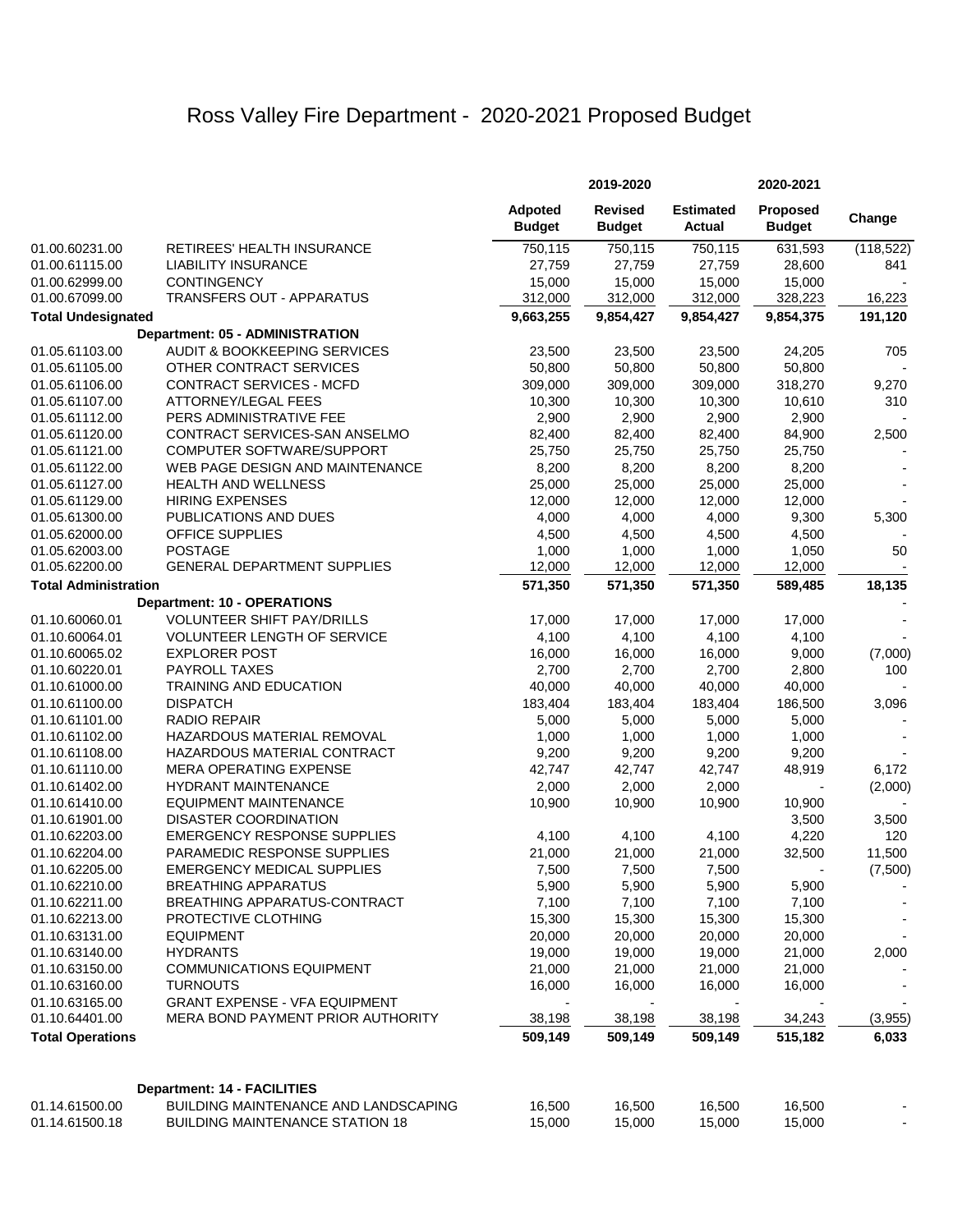## Ross Valley Fire Department - 2020-2021 Proposed Budget

|                         |                                                   |                                 | 2019-2020                       |                                   | 2020-2021                        |           |
|-------------------------|---------------------------------------------------|---------------------------------|---------------------------------|-----------------------------------|----------------------------------|-----------|
|                         |                                                   | <b>Adpoted</b><br><b>Budget</b> | <b>Revised</b><br><b>Budget</b> | <b>Estimated</b><br><b>Actual</b> | <b>Proposed</b><br><b>Budget</b> | Change    |
| 01.14.61500.19          | <b>BUILDING MAINTENANCE STATION 19</b>            | 15,000                          | 15,000                          | 15,000                            | 15,000                           |           |
| 01.14.61500.20          | <b>BUILDING MAINTENANCE STATION 20</b>            | 15,000                          | 15,000                          | 15,000                            | 15,000                           |           |
| 01.14.61500.21          | <b>BUILDING MAINTENANCE STATION 21</b>            | 15,000                          | 15,000                          | 15,000                            | 15,000                           |           |
| 01.14.61702.00          | <b>GAS AND ELECTRIC</b>                           | 41,200                          | 41,200                          | 41,200                            | 42,500                           | 1,300     |
| 01.14.61703.00          | <b>WATER</b>                                      | 7,000                           | 7,000                           | 7,000                             | 7,210                            | 210       |
| 01.14.61704.00          | <b>SEWER</b>                                      | 2,600                           | 2,600                           | 2,600                             | 2,700                            | 100       |
| 01.14.61705.00          | <b>TELEPHONE</b>                                  | 40,300                          | 40,300                          | 40,300                            | 46,312                           | 6,012     |
| 01.14.62206.00          | <b>JANITORIAL MAINTENANCE SUPPLIES</b>            | 10,000                          | 10,000                          | 10,000                            | 10,000                           |           |
| 01.14.62501.00          | <b>FURNISHINGS</b>                                | 5,000                           | 5,000                           | 5,000                             | 6,000                            | 1,000     |
| 01.14.63040.00          | <b>APPLIANCES</b>                                 | 5,000                           | 5,000                           | 5,000                             | 5,000                            |           |
| 01.14.63041.00          | <b>OFFICE EQUIPMENT</b>                           | 10,000                          | 10,000                          | 10,000                            | 10,000                           |           |
| 01.14.63042.00          | <b>EXERCISE EQUIPMENT</b>                         | 10,000                          | 10,000                          | 10,000                            | 10,000                           |           |
| 01.14.63044.00          | <b>TECHNOLOGY PURCHASES</b>                       | 22,400                          | 22,400                          | 22,400                            | 22,400                           |           |
| <b>Total Facilities</b> |                                                   | 230,000                         | 230,000                         | 230,000                           | 238,622                          | 8,622     |
|                         | Department: 15 - COMMUNITY RISK REDUCTION         |                                 |                                 |                                   |                                  |           |
| 01.15.60220.00          | <b>PAYROLL TAXES</b>                              |                                 |                                 |                                   |                                  |           |
| 01.15.61131.00          | <b>FIRE PREVENTION</b>                            | 4,600                           | 4,600                           | 4,600                             | 4,600                            |           |
| 01.15.62220.00          | <b>COMMUNITY EDUCATION &amp; PREP.</b>            | 8,800                           | 8,800                           | 8,800                             | 8,800                            |           |
|                         | <b>Total Community Risk Reduction</b>             | 13,400                          | 13,400                          | 13,400                            | 13,400                           |           |
|                         | Department: 25 - FLEET                            |                                 |                                 |                                   |                                  |           |
| 01.25.61411.00          | <b>BURN TRAILER MAINTENANCE</b>                   | 9,300                           | 9,300                           | 9,300                             | 9,300                            |           |
| 01.25.61600.00          | <b>REPAIRS VEHICLE</b>                            | 105,000                         | 105,000                         | 105,000                           | 110,000                          | 5,000     |
| 01.25.61601.00          | <b>VEHICLE LEASE</b>                              | 9,600                           | 9,600                           | 9,600                             | 9,600                            |           |
| 01.25.62988.00          | <b>FUEL</b>                                       | 37,000                          | 37,000                          | 37,000                            | 37,000                           |           |
| 01.25.62989.00          | <b>PARTS VEHICLE</b>                              | 9,400                           | 9,400                           | 9,400                             | 9,400                            |           |
| <b>Total Fleet</b>      |                                                   | 170,300                         | 170,300                         | 170,300                           | 175,300                          | 5,000     |
|                         | <b>Total Expenses</b>                             | 11,157,454                      | 11,348,626                      | 11,348,626                        | 11,386,364                       | 228,910   |
| Revenue                 | Fund: 15 - VEHICLE FUND / SCBA                    |                                 |                                 |                                   |                                  |           |
| 15.00.49512.00          | Department: 00 - UNDESIGNATED<br>PROCEED OF SALES |                                 |                                 |                                   |                                  |           |
| 15.00.50000.00          | OTHER FINANCING SOURCES                           |                                 |                                 |                                   |                                  |           |
| 15.00.51999.00          | <b>TRANSFERS IN</b>                               | 312,000                         | 312,000                         | 312,000                           | 328,223                          | 16,223    |
|                         | <b>Total Revenue</b>                              | 312,000                         | 312,000                         | 312,000                           | 328,223                          | 16,223    |
| <b>Expense</b>          |                                                   |                                 |                                 |                                   |                                  |           |
|                         | Department: 00 - UNDESIGNATED                     |                                 |                                 |                                   |                                  |           |
|                         | FIRE ENGINE PURCHASE                              | 730,000                         | 2,147,068                       | 2,147,068                         |                                  | (730,000) |
|                         | FIRE ENGINE LEASE PAYMENT                         | 154,712                         | 154,712                         | 154,712                           | 154,712                          |           |
|                         | <b>Total Expenses</b>                             | 884,712                         | 2,301,780                       | 2,301,780                         | 154,712                          | (730,000) |
|                         |                                                   |                                 |                                 |                                   |                                  |           |